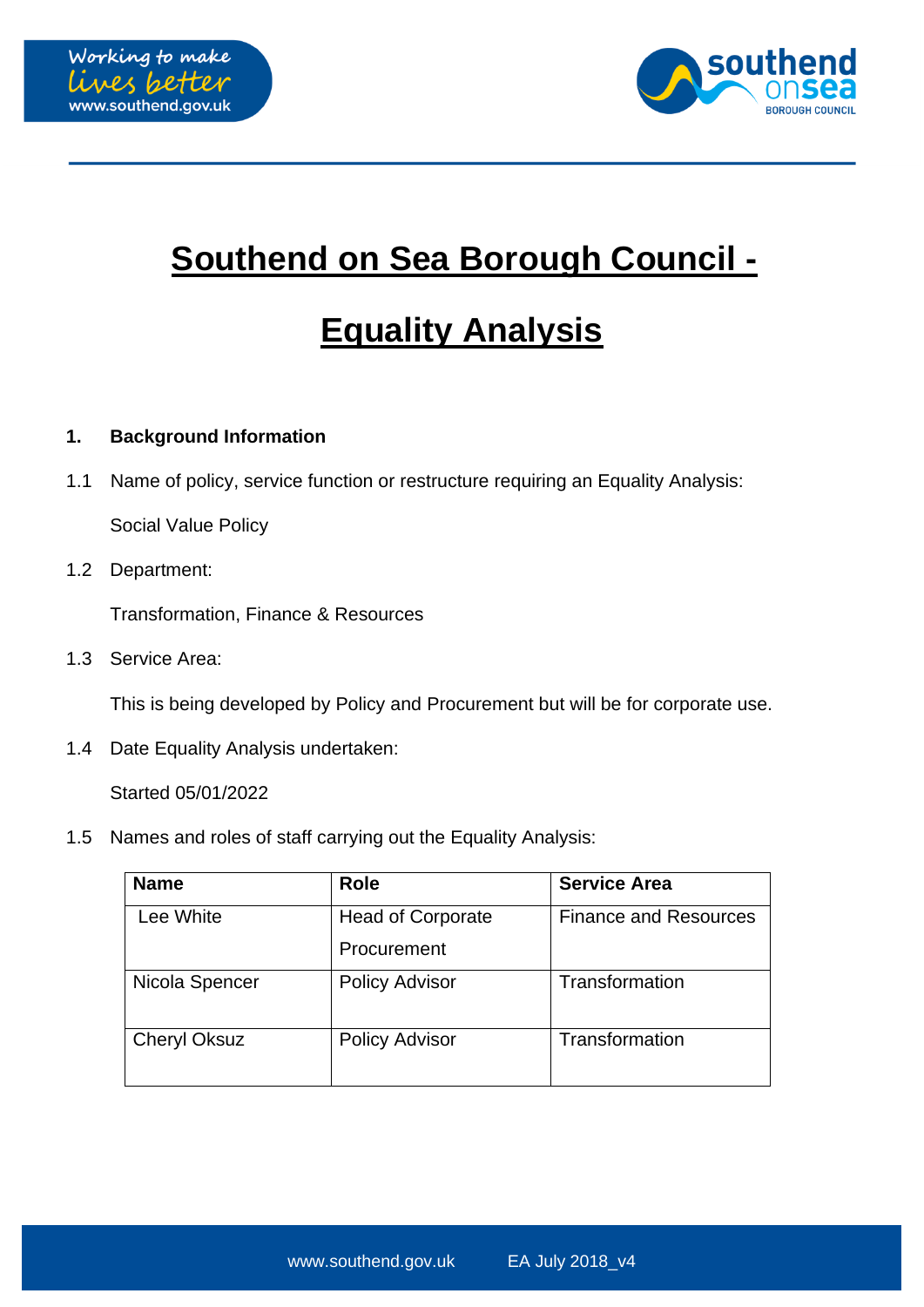

1.6 What are the aims or purpose of the policy, service function or restructure that is subject to the EA?

The Policy's aim is to secure additional social value in the contracts we award through collaborative working, to direct those benefits to communities where they are most needed and ensure that our commissioning and procurement activity maximises our potential to deliver the outcomes of Southend 2050.

The Policy also commits to producing Social Value Toolkits that will go into the details of the Social Value application and what to expect of the ask and the process as a bidder, a community group, or an employee. The Policy will also set out what the expectations are of contract managers across the Council in terms of monitoring and evidencing social value outcomes- this aligns with the Council's Commissioning Framework.

- 1.7 What are the main activities relating to the policy, service function or restructure?
	- Extraction of additional social value from the council's contracts, which will include making social value a core part of commissioning and procurement processes
	- The production of Social Value Toolkits for council officers and suppliers
	- Training and development sessions for council officers on Social Value
	- Collaboration with the Social Value Portal to measure and report on Social Value achieved
	- The production of an Annual Social Value Statement
	- The inclusion of Social Value in a Cabinet Member's portfolio

#### **2. Evidence Base**

2.1 Please list sources of information, data, results of consultation exercises that could or will inform the EA.

| Source of information | Reason for using (e.g., likely impact<br>on a particular group). |
|-----------------------|------------------------------------------------------------------|
| Population data       | Impact on all groups                                             |
| Deprivation data      | Impact on all groups                                             |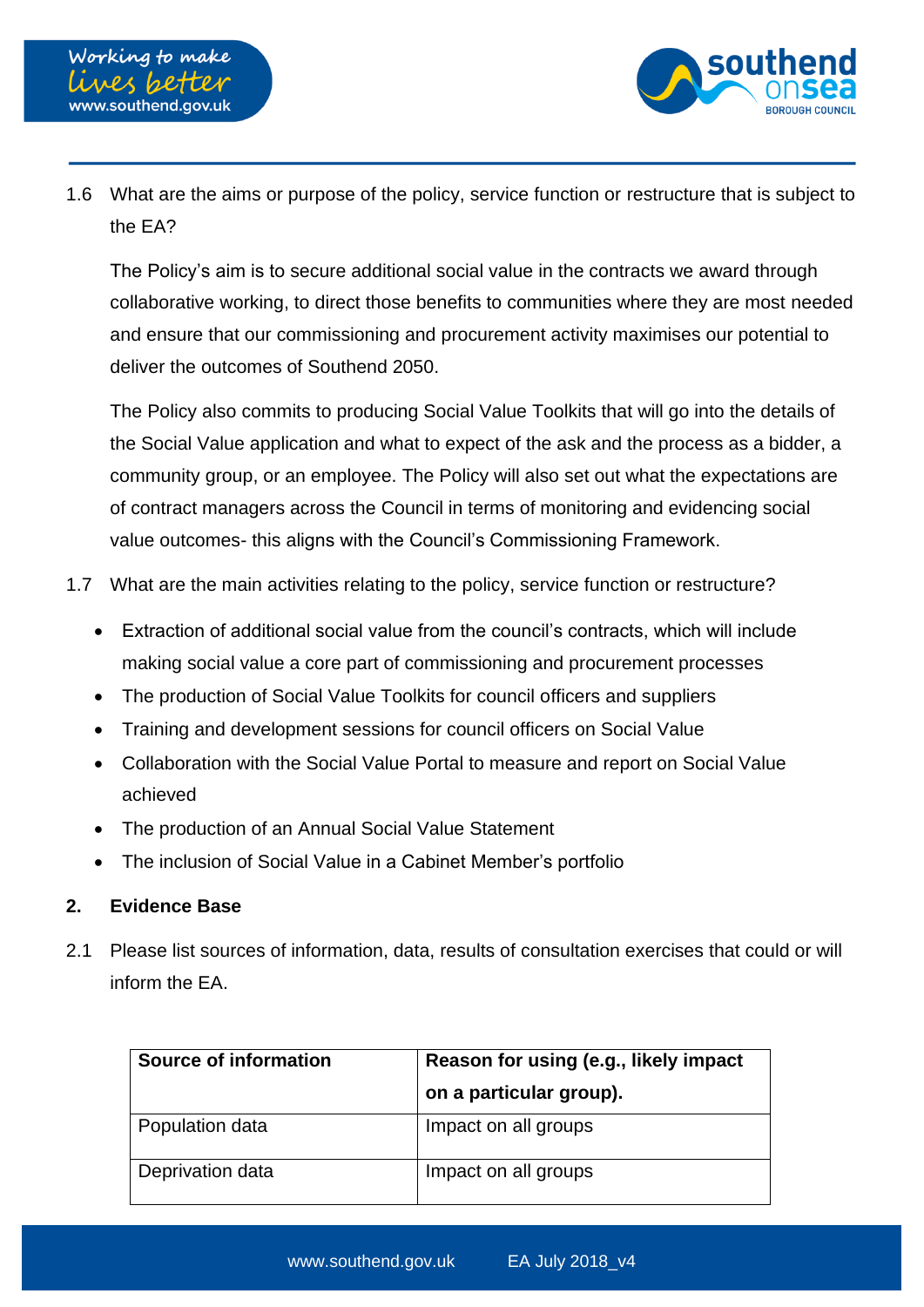

| LG Inform                                            | Impact on all groups      |
|------------------------------------------------------|---------------------------|
| Data from NOMIS on<br>businesses                     | Impact on business owners |
| <b>Residents' Perception Survey</b><br>2021          | Impact on all groups      |
| 2020/2021 Director of Public<br><b>Health Report</b> | Impact on all groups      |

Please Note: reports/data/evidence can be added as appendices to the EA.

- 2.2 Identify any gaps in the information and understanding of the impact of your policy, service function or restructure. Indicate in your action plan (section 5) whether you have identified ways of filling these gaps.
	- There are gaps in demographic data regarding some demographic groups in the borough – e.g., LGBTQ residents, disabilities and residents that are "off the grid".
	- There are gaps in data about the demographics of local business owners, such as gender and disability.
	- There are inherent gaps in understanding the impact of the Policy, as its impact will come from the application of a social value approach to each within-scope commissioning and procurement exercise the Council undertakes. It will be important to use the Council's social value outcome measures (i.e., the National TOMs) to clearly define the added social value required from each contract at tender stage and then use robust contract management to ensure that the value is a) delivered as it was contractualised, and b) had the intended social, economic, or environmental impact that was sought.

#### **3. Analysis**

3.1 An analysis and interpretation of the impact of the policy, service function or restructure should be undertaken, with the impact for each of the groups with *'protected characteristics* and the source of that evidence also set out against those findings.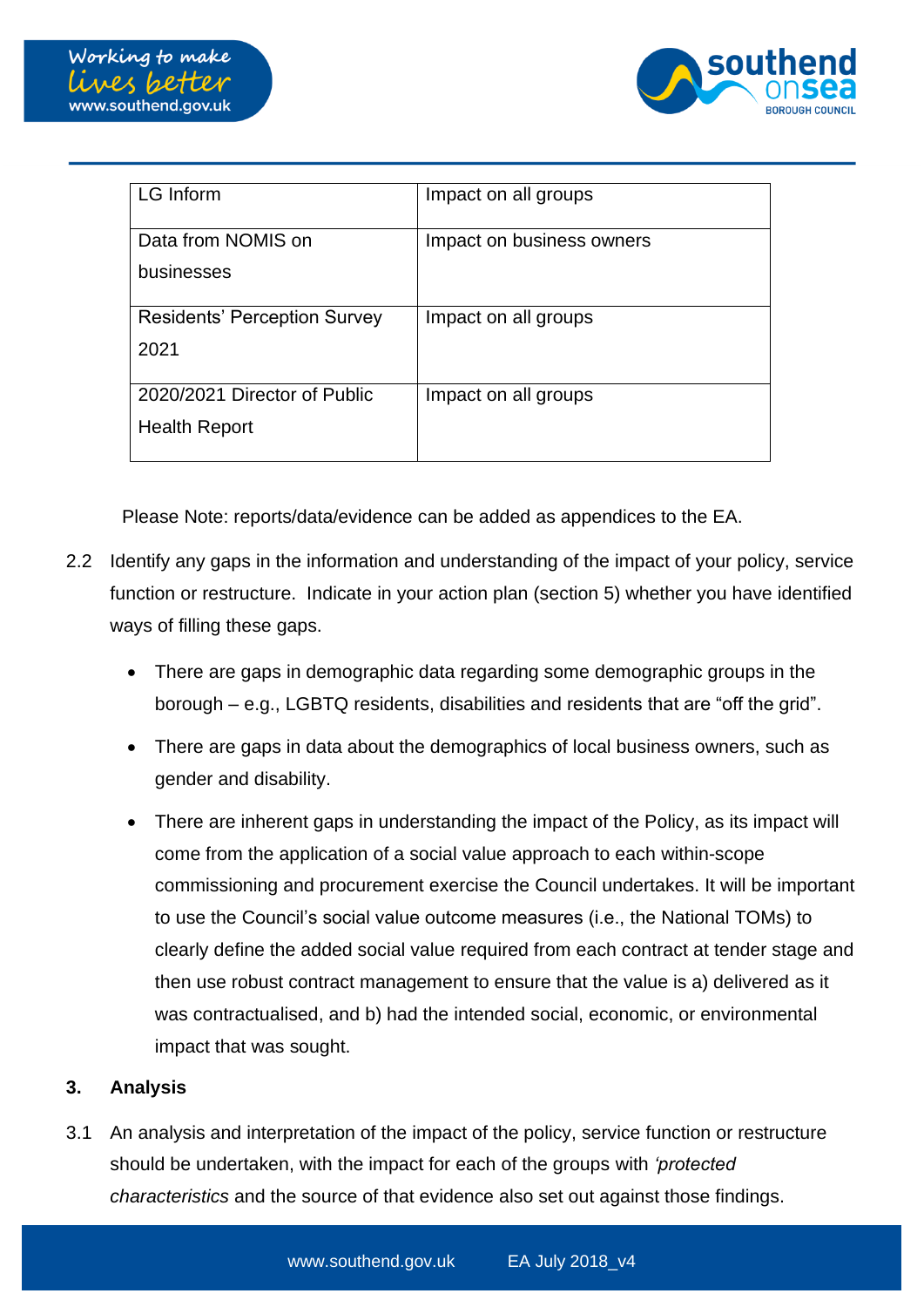

In addition, the Council has identified the need to assess the impact of a policy, service function or restructure on carers, looked after children (as part of the age characteristic) as well as the socioeconomic impact of different groups, such as employment classifications.

Initial assessment of a perceived impact of the policy, service function or restructure. The impact can be positive or negative (or in some circumstances both), none or unclear:

|                           | <b>Impact - Please tick</b> |                 |                |  |                |
|---------------------------|-----------------------------|-----------------|----------------|--|----------------|
|                           | <b>Yes</b>                  |                 | <b>No</b>      |  |                |
|                           | <b>Positive</b>             | <b>Negative</b> | <b>Neutral</b> |  | <b>Unclear</b> |
| Age (including looked     | X                           |                 |                |  |                |
| after children)           |                             |                 |                |  |                |
| <b>Disability</b>         | $\mathsf{X}$                | X               |                |  |                |
| <b>Gender</b>             | $\mathsf{X}$                |                 |                |  |                |
| reassignment              |                             |                 |                |  |                |
| <b>Marriage and civil</b> | $\sf X$                     |                 |                |  |                |
| partnership               |                             |                 |                |  |                |
| <b>Pregnancy and</b>      | X                           |                 |                |  |                |
| maternity                 |                             |                 |                |  |                |
| Race                      | X                           | X               |                |  |                |
| <b>Religion or belief</b> | $\sf X$                     |                 |                |  |                |
| <b>Sex</b>                | X                           |                 |                |  |                |
| <b>Sexual orientation</b> | X                           |                 |                |  |                |
| <b>Carers</b>             | X                           |                 |                |  |                |
| Socio-economic            | X                           | X               |                |  |                |

Descriptions of the protected characteristics are available in the guidance or from: [EHRC](http://www.equalityhumanrights.com/advice-and-guidance/further-and-higher-education-providers-guidance/protected-characteristics)  [protected characteristics](http://www.equalityhumanrights.com/advice-and-guidance/further-and-higher-education-providers-guidance/protected-characteristics)

3.2 Where an impact has been identified above, outline what the impact of the

policy, service function or restructure on members of the groups with protected characteristics below: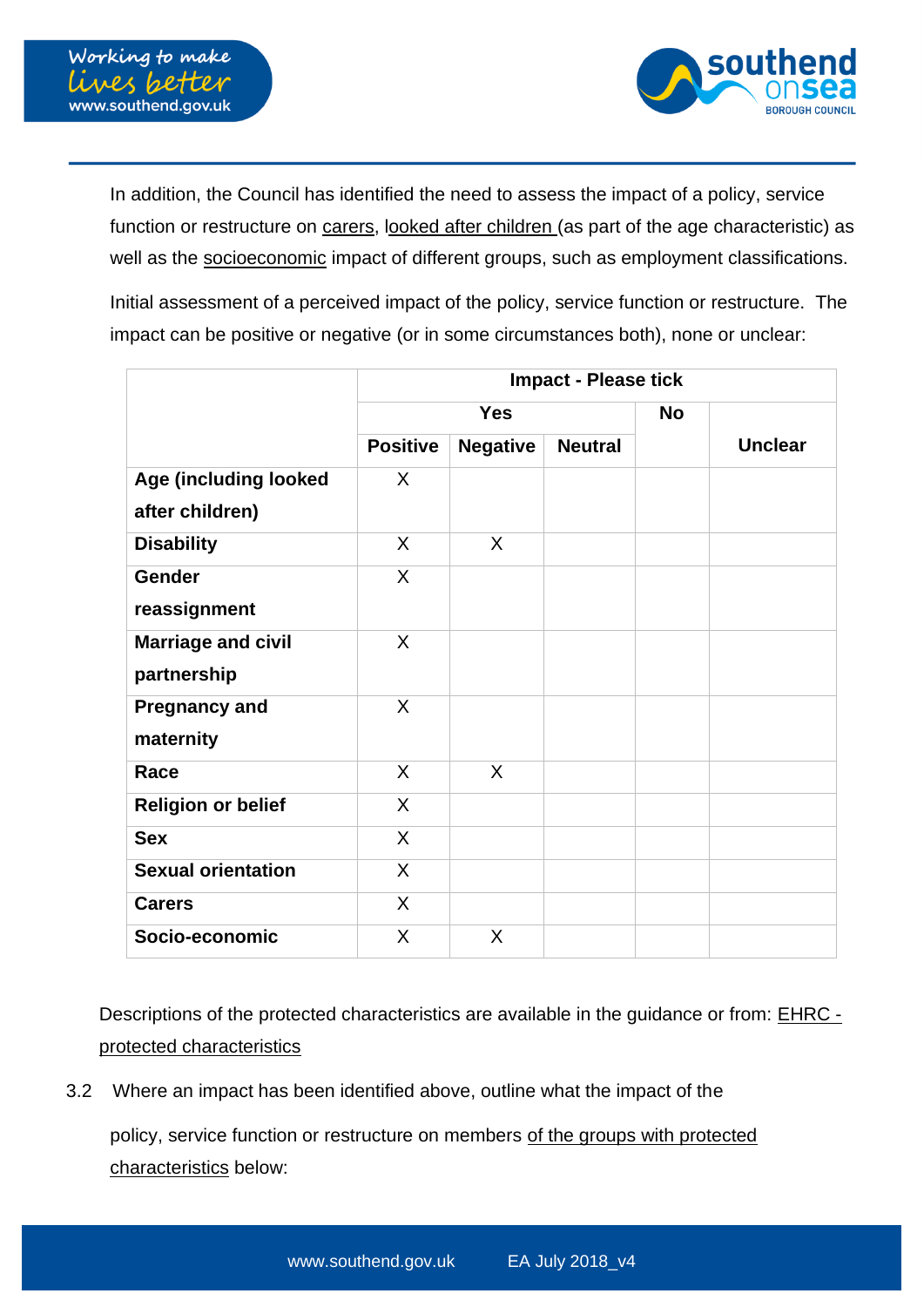

### **Overarching Policy impact – Positive for all protected characteristics**

The Policy aims to have an overall positive social impact on Southend and its residents, by ensuring that our commissioning and procurement activity maximises our potential to deliver the outcomes of Southend 2050. It does not have specific issues pertaining to any of the protected characteristics.

Therefore, there is a very wide range of people who could be affected in some way by the Policy and by the consequent effect it has on the council's commissioning and procurement processes and activity.

|     | <b>Potential Impact</b>                                                                                                                                                                                                                                                                                                                                                                                                                                                                                                                                                                                                                                                                                                                                                                                                                                               |
|-----|-----------------------------------------------------------------------------------------------------------------------------------------------------------------------------------------------------------------------------------------------------------------------------------------------------------------------------------------------------------------------------------------------------------------------------------------------------------------------------------------------------------------------------------------------------------------------------------------------------------------------------------------------------------------------------------------------------------------------------------------------------------------------------------------------------------------------------------------------------------------------|
|     | Intended positive impact.                                                                                                                                                                                                                                                                                                                                                                                                                                                                                                                                                                                                                                                                                                                                                                                                                                             |
| Age | We acknowledge that needs vary greatly across this protected<br>characteristic, and differing benefits will be felt by each age<br>group. The <b>National Social Value Themes</b> , Outcomes and<br>Measures include themes to create Healthier, Safer and more<br><b>Resilient Communities and Promote Local Skills and</b><br>Employment, both of which apply to this protected characteristic.<br>We acknowledge that children, young people, and some older<br>people - particularly retirees and those with disabilities that limit<br>their activity and ability to work - may not experience the same<br>social value benefits as a result of promoting local skills and<br>employment as younger, working age groups might.<br>See section 6.3 of the Social Value Policy, which confirms that<br>where Social Value is considered as part of a commissioning |
|     | exercise, the public sector Equality Duty will continue to apply.                                                                                                                                                                                                                                                                                                                                                                                                                                                                                                                                                                                                                                                                                                                                                                                                     |
|     | This means that equality issues will continue to be considered at<br>every stage of the commissioning cycle, including consultation                                                                                                                                                                                                                                                                                                                                                                                                                                                                                                                                                                                                                                                                                                                                   |
|     | and pre-procurement.                                                                                                                                                                                                                                                                                                                                                                                                                                                                                                                                                                                                                                                                                                                                                                                                                                                  |
|     | 182,773 total population of Southend<br>107.3k adults aged 18-64<br>$\circ$                                                                                                                                                                                                                                                                                                                                                                                                                                                                                                                                                                                                                                                                                                                                                                                           |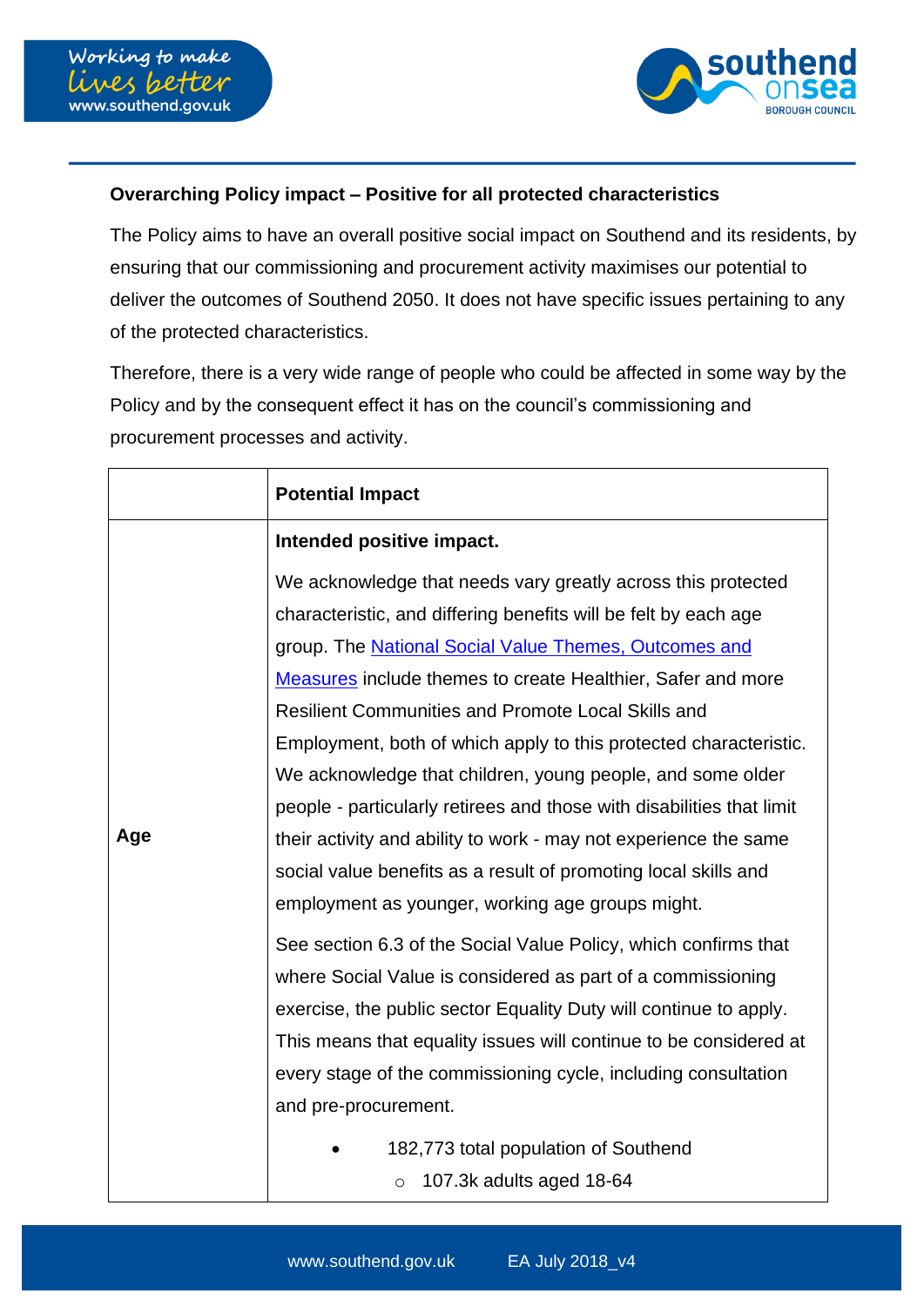

|                   | 10.8k children aged 0-4<br>$\circ$                                   |
|-------------------|----------------------------------------------------------------------|
|                   | 28.9k children aged 5-7<br>$\circ$                                   |
|                   |                                                                      |
|                   | 35.7k adults aged 65+<br>$\circ$                                     |
|                   | Over 40% of children under 16 years of age live in                   |
|                   | the most disadvantaged 30% of our wards. In a number of              |
|                   | areas, we are performing below the national average for              |
|                   | childhood wellbeing indicators (JSNA 2019).                          |
|                   | Intended positive impact on this group, with a potential for         |
|                   | negative impact.                                                     |
|                   | We acknowledge that needs vary greatly across this protected         |
|                   | characteristic; barriers to experiencing social value benefits will  |
|                   | differ according to the type of disability experienced. The National |
|                   | <b>Social Value Themes, Outcomes and Measures include themes</b>     |
|                   | to create Healthier, Safer and more Resilient Communities and        |
|                   | Promote Local Skills and Employment, both of which apply to this     |
|                   | protected characteristic. 13 of the Measures directly relate to      |
|                   | promoting local skills and employment for disabled people, or        |
| <b>Disability</b> | enhancing their community networks (specifically NT6, NT6a,          |
|                   | NT9a, NT10a, NT27, RE7, RE31, FM8, FM8a, FM17a, FM18a,               |
|                   | FM19, FM54).                                                         |
|                   | See section 6.3 of the Social Value Policy, which confirms that      |
|                   | where Social Value is considered as part of a commissioning          |
|                   | exercise, the public sector Equality Duty will continue to apply.    |
|                   | This means that equality issues will continue to be considered at    |
|                   | every stage of the commissioning cycle, including consultation       |
|                   | and pre-procurement.                                                 |
|                   | A particular consideration throughout the process will be            |
|                   | accessibility – in terms of different formats of documents and       |
|                   | consultations, tailored to individual need, as well as physical      |
|                   | accessibility of buildings and venues where appropriate. Also to     |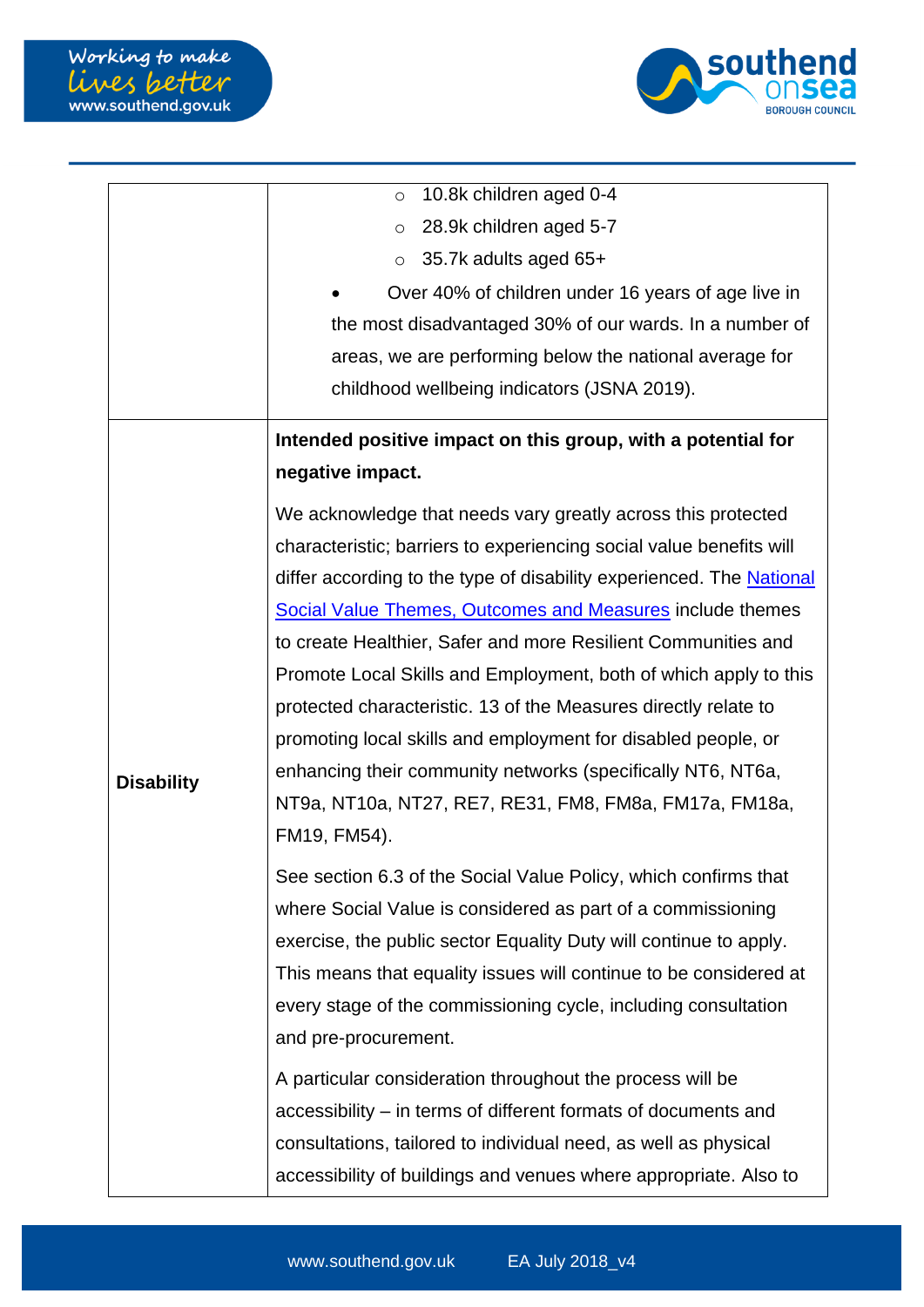

|                              | understand that some specialist equipment or support measures                                                                                                                                                                                                                                                                                                                                                                  |  |  |
|------------------------------|--------------------------------------------------------------------------------------------------------------------------------------------------------------------------------------------------------------------------------------------------------------------------------------------------------------------------------------------------------------------------------------------------------------------------------|--|--|
|                              | may need to be implemented to fully engage with this group                                                                                                                                                                                                                                                                                                                                                                     |  |  |
|                              | effectively.                                                                                                                                                                                                                                                                                                                                                                                                                   |  |  |
|                              | 18.5% of Southenders have a long-term disability or illness<br>(Census 2011) (20% of the working age population<br>nationally).                                                                                                                                                                                                                                                                                                |  |  |
|                              | Intended positive impact.                                                                                                                                                                                                                                                                                                                                                                                                      |  |  |
| Gender<br>reassignment       | See section 6.3 of the Social Value Policy, which confirms that<br>where Social Value is considered as part of a commissioning<br>exercise, the public sector Equality Duty will continue to apply.<br>This means that equality issues will continue to be considered at<br>every stage of the commissioning cycle, including consultation<br>and pre-procurement.<br>Local data gap, although we will have data from the 2021 |  |  |
|                              | Census on this later in 2022.                                                                                                                                                                                                                                                                                                                                                                                                  |  |  |
|                              | Intended positive impact.                                                                                                                                                                                                                                                                                                                                                                                                      |  |  |
| <b>Marriage and</b><br>civil | See section 6.3 of the Social Value Policy, which confirms that<br>where Social Value is considered as part of a commissioning<br>exercise, the public sector Equality Duty will continue to apply.<br>This means that equality issues will continue to be considered at<br>every stage of the commissioning cycle, including consultation<br>and pre-procurement.                                                             |  |  |
| partnership                  | There were 516 marriages in Southend in 2018.<br>It is acknowledged that there is now a data gap for this<br>protected characteristic; however, data on marriage and<br>civil partnership will be available from the 2021 Census<br>later in 2022.                                                                                                                                                                             |  |  |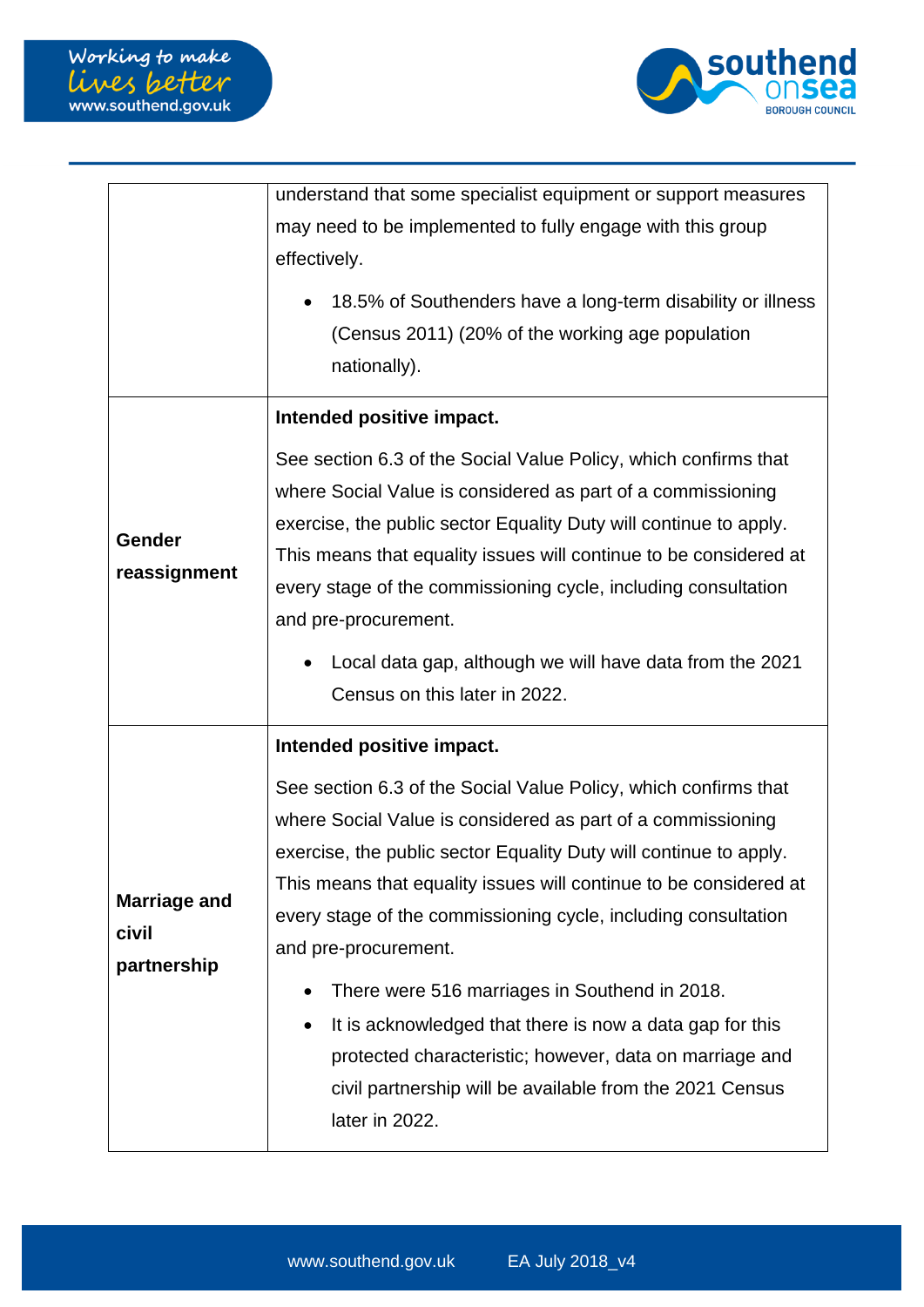

|                                                                                                                                                                                                                                                                                                                                                                            | Intended positive impact.                                                                                                                                                                           |  |  |
|----------------------------------------------------------------------------------------------------------------------------------------------------------------------------------------------------------------------------------------------------------------------------------------------------------------------------------------------------------------------------|-----------------------------------------------------------------------------------------------------------------------------------------------------------------------------------------------------|--|--|
|                                                                                                                                                                                                                                                                                                                                                                            | See section 6.3 of the Social Value Policy, which confirms that<br>where Social Value is considered as part of a commissioning<br>exercise, the public sector Equality Duty will continue to apply. |  |  |
| <b>Pregnancy and</b><br>maternity                                                                                                                                                                                                                                                                                                                                          | This means that equality issues will continue to be considered at<br>every stage of the commissioning cycle, including consultation<br>and pre-procurement.                                         |  |  |
|                                                                                                                                                                                                                                                                                                                                                                            | Southend's general fertility rate for 2015-2019 (live births<br>per 1000 women aged 15-44) was 64.8, higher than<br>England (60.6).                                                                 |  |  |
|                                                                                                                                                                                                                                                                                                                                                                            | As of 2019, Southend's under 18 conception rate of<br>$\bullet$<br>20.9/1000 is significantly above the England (15.7/1000)<br>and East of England (13.9/1000) rates.                               |  |  |
|                                                                                                                                                                                                                                                                                                                                                                            | Intended positive impact on this group, with a potential for                                                                                                                                        |  |  |
|                                                                                                                                                                                                                                                                                                                                                                            | negative impact.                                                                                                                                                                                    |  |  |
|                                                                                                                                                                                                                                                                                                                                                                            | We acknowledge that Social Value requirements could be                                                                                                                                              |  |  |
|                                                                                                                                                                                                                                                                                                                                                                            | included into application or bid processes in a way that                                                                                                                                            |  |  |
|                                                                                                                                                                                                                                                                                                                                                                            | unintentionally excludes people whose first language isn't                                                                                                                                          |  |  |
|                                                                                                                                                                                                                                                                                                                                                                            | English, for instance by using unnecessarily complicated<br>language or only having limited formats of documents available.                                                                         |  |  |
| Race<br>See section 6.3 of the Social Value Policy, which confirms that<br>where Social Value is considered as part of a commissioning<br>exercise, the public sector Equality Duty will continue to apply.<br>This means that equality issues will continue to be considered at<br>every stage of the commissioning cycle, including consultation<br>and pre-procurement. |                                                                                                                                                                                                     |  |  |
|                                                                                                                                                                                                                                                                                                                                                                            | Section 6.3 also confirms that we will promote social inclusion by<br>ensuring our procurement procedures are transparent,<br>accessible, and easy to understand and by providing Social Value      |  |  |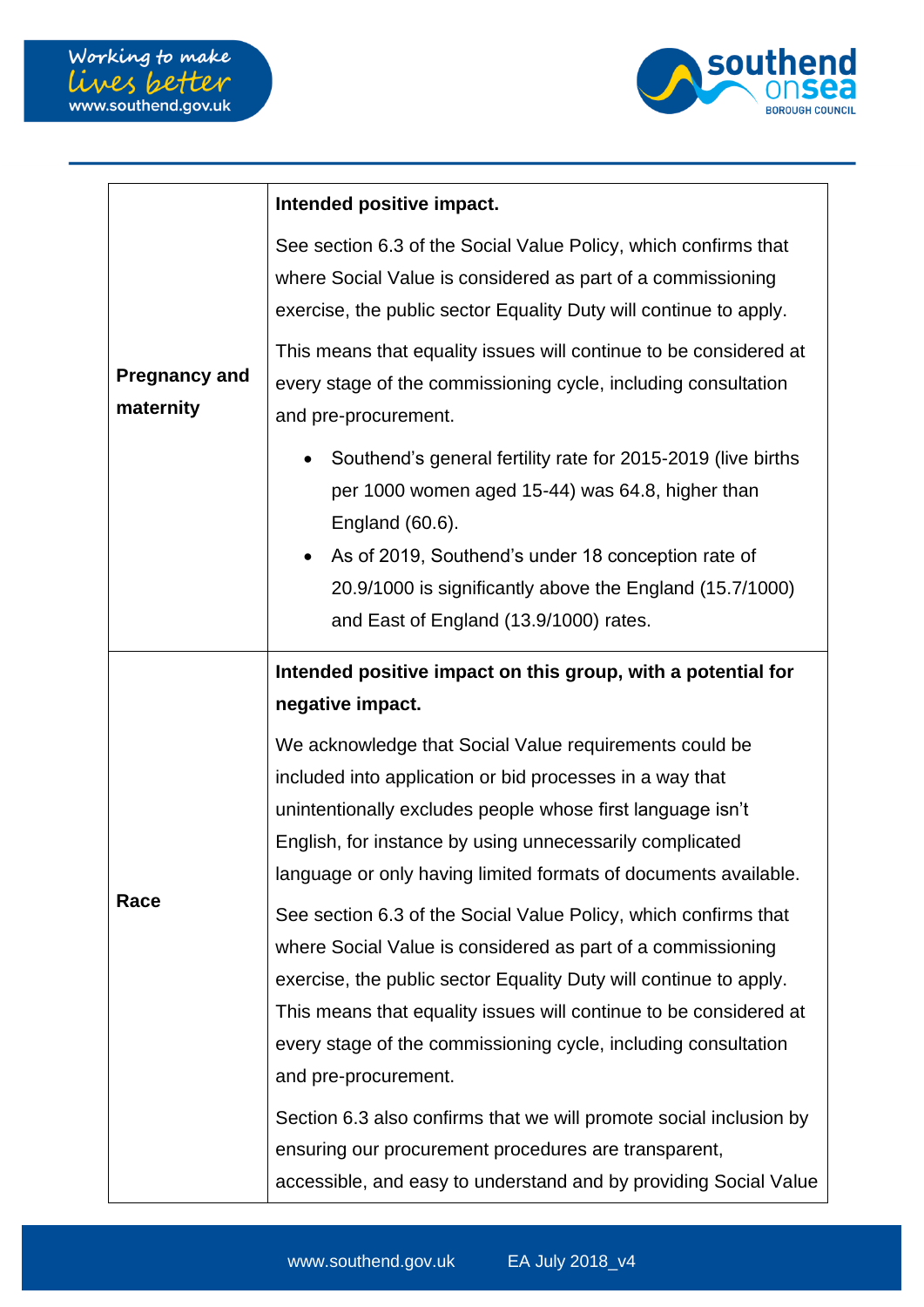

|                    | Toolkits that offer practical, accessible guidance on developing a       |  |  |
|--------------------|--------------------------------------------------------------------------|--|--|
|                    | partnership with the Council.                                            |  |  |
|                    | Southend borough ethnicity data:                                         |  |  |
|                    | 90.7% White British                                                      |  |  |
|                    | 3.9% Asian                                                               |  |  |
|                    | 2.7% Mixed                                                               |  |  |
|                    | 2.3% Black                                                               |  |  |
|                    | 0.5% Other                                                               |  |  |
|                    | The great majority of Southenders (87%) self-reported                    |  |  |
|                    | their ethnicity as White British in the 2011 Census                      |  |  |
|                    | compared to 85% nationally.                                              |  |  |
|                    | There were 87 different ethnicity categories self-reported;<br>$\bullet$ |  |  |
|                    | categories for which there were more than 100 responders                 |  |  |
|                    | in Southend-on-Sea were:                                                 |  |  |
|                    | Irish, Gypsy/Irish Traveller, Other Asian, Other<br>$\circ$              |  |  |
|                    | Black, Arab, Albanian, Australian/New Zealander,                         |  |  |
|                    | Baltic States, Black British, Commonwealth of                            |  |  |
|                    | (Russian) Independent States, Greek, Iranian,                            |  |  |
|                    | Italian, Latin American, Multi-ethnic Islands, North                     |  |  |
|                    | American, Sri Lankan, Thai, and Turkish.                                 |  |  |
|                    | Intended positive impact.                                                |  |  |
|                    | See section 6.3 of the Social Value Policy, which confirms that          |  |  |
|                    | where Social Value is considered as part of a commissioning              |  |  |
| <b>Religion or</b> | exercise, the public sector Equality Duty will continue to apply.        |  |  |
| belief             | This means that equality issues will continue to be considered at        |  |  |
|                    | every stage of the commissioning cycle, including consultation           |  |  |
|                    | and pre-procurement. Consideration will need to be given for             |  |  |
|                    | consultation events and physical meetings in accordance with the         |  |  |
|                    | faith calendar.                                                          |  |  |
|                    |                                                                          |  |  |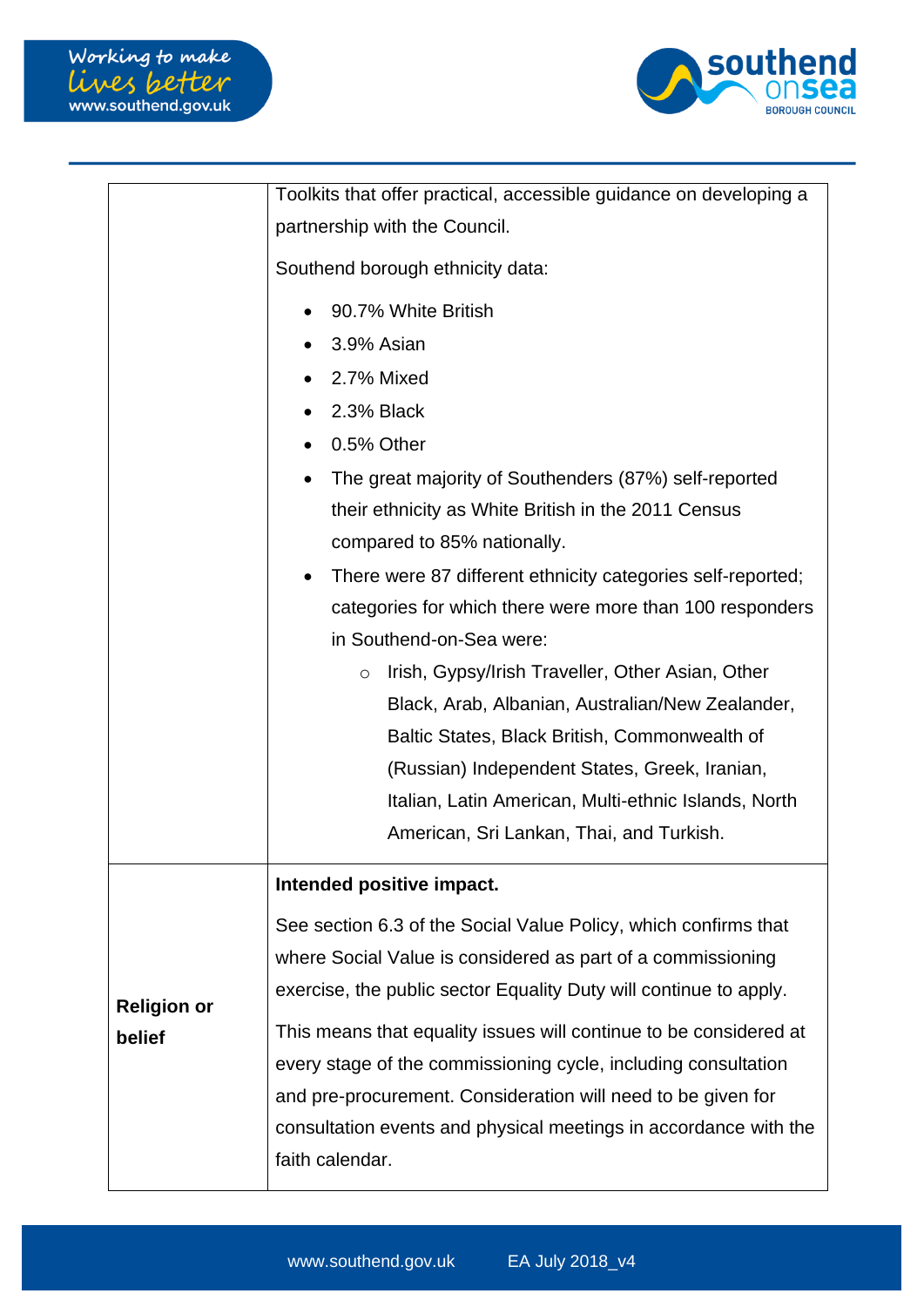

|            | Within Southend, 56% are Christian, 32% did not identify<br>with any religion, 2% are Muslim. Across England and<br>Wales in 2011, the profile of religious affiliation was<br>skewed. The religion that the largest proportion of the<br>populations in both England and Wales identified with was<br>Christianity (59% and 58% respectively).<br>Almost a quarter of the population of England (25%) did |
|------------|------------------------------------------------------------------------------------------------------------------------------------------------------------------------------------------------------------------------------------------------------------------------------------------------------------------------------------------------------------------------------------------------------------|
|            | not identify with any religion.                                                                                                                                                                                                                                                                                                                                                                            |
|            | Those who identified as Muslim were the largest religious<br>minority group in both England and Wales.                                                                                                                                                                                                                                                                                                     |
|            | A third of the population in England who identified as<br>Muslim were under 16 years of age.                                                                                                                                                                                                                                                                                                               |
|            | Intended positive impact.                                                                                                                                                                                                                                                                                                                                                                                  |
|            | See section 6.3 of the Social Value Policy, which confirms that<br>where Social Value is considered as part of a commissioning<br>exercise, the public sector Equality Duty will continue to apply.<br>This means that equality issues will continue to be considered at<br>every stage of the commissioning cycle, including consultation<br>and pre-procurement.                                         |
|            | Southend borough data:                                                                                                                                                                                                                                                                                                                                                                                     |
| <b>Sex</b> | 89.6k male (49%)<br>93.1k female (51%)<br>Gender inequalities in healthy life expectancy<br>persist with men falling behind. With a fast-ageing<br>population, the need to delay ill health and minimise<br>disability is paramount, as is the need to reduce isolation.<br>(JSNA 2019)<br>Data from Duport in 2015 showed that 25% of<br>Directors of businesses in Southend were female. The             |
|            | Rose Review of Female Entrepreneurship by HM Treasury                                                                                                                                                                                                                                                                                                                                                      |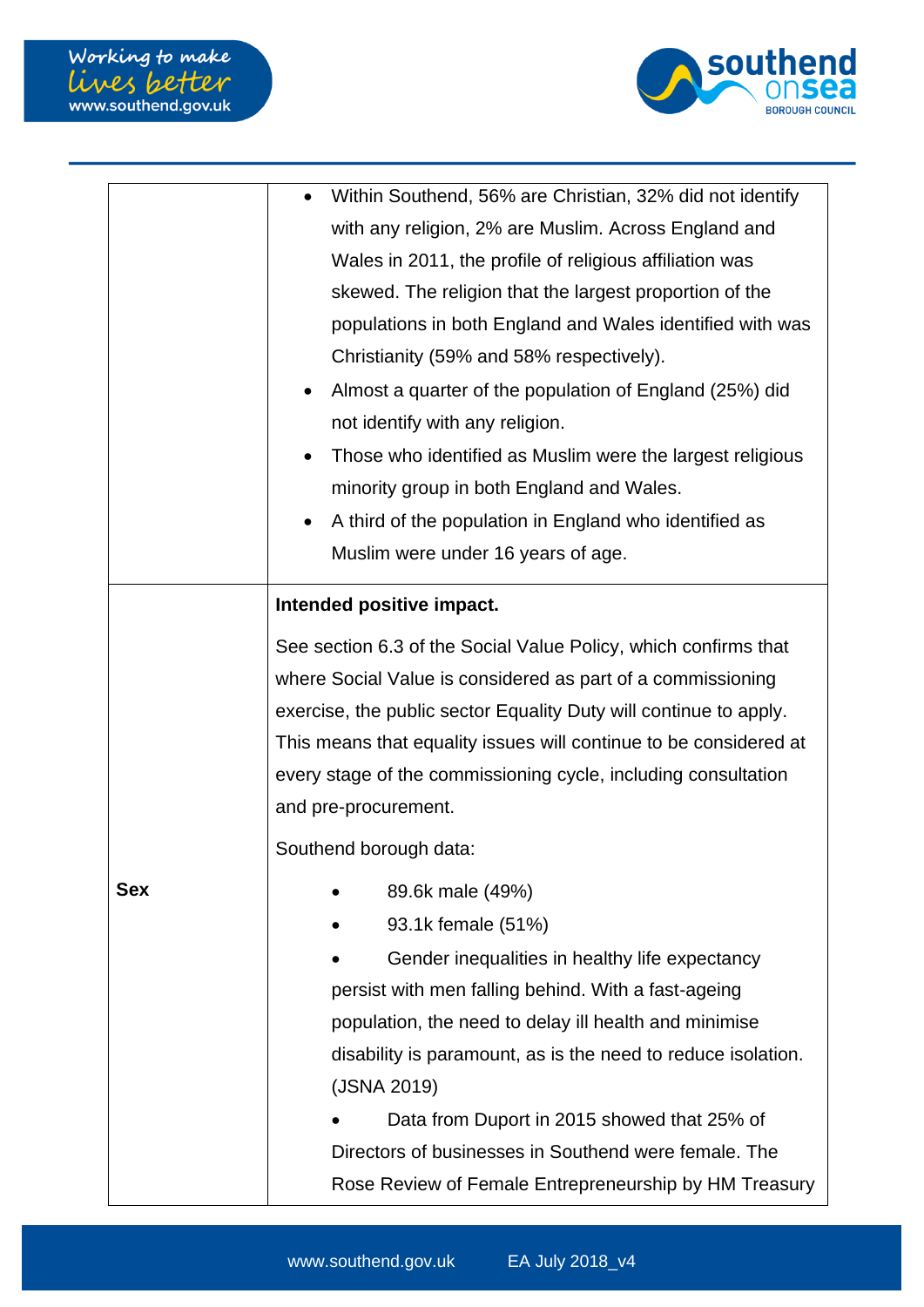

| in 2019 found that only 1 in 3 UK entrepreneurs is female,<br>a gender gap equivalent to 1.1 million missing businesses;<br>and that in 2017, only 5.6% of UK women ran their own<br>businesses. Local, contemporary data on gender in local<br>businesses is a known data gap and will be filled when<br>possible.<br>Intended positive impact.<br>See section 6.3 of the Social Value Policy, which confirms that<br>where Social Value is considered as part of a commissioning<br>exercise, the public sector Equality Duty will continue to apply.<br>This means that equality issues will continue to be considered at<br>every stage of the commissioning cycle, including consultation<br>and pre-procurement.<br>Local data gap on this protected characteristic, although<br>we do have national data (see below) and we will soon<br><b>Sexual</b><br>have data from the 2021 Census.<br>orientation<br>An estimated 1.4 million people aged 16 and over in the<br>UK identified as lesbian, gay or bisexual in 2019 - a<br>statistically significant increase from 1.2 million in 2018 -<br>continuing the trend seen over recent years. |
|------------------------------------------------------------------------------------------------------------------------------------------------------------------------------------------------------------------------------------------------------------------------------------------------------------------------------------------------------------------------------------------------------------------------------------------------------------------------------------------------------------------------------------------------------------------------------------------------------------------------------------------------------------------------------------------------------------------------------------------------------------------------------------------------------------------------------------------------------------------------------------------------------------------------------------------------------------------------------------------------------------------------------------------------------------------------------------------------------------------------------------------------------|
|                                                                                                                                                                                                                                                                                                                                                                                                                                                                                                                                                                                                                                                                                                                                                                                                                                                                                                                                                                                                                                                                                                                                                      |
|                                                                                                                                                                                                                                                                                                                                                                                                                                                                                                                                                                                                                                                                                                                                                                                                                                                                                                                                                                                                                                                                                                                                                      |
|                                                                                                                                                                                                                                                                                                                                                                                                                                                                                                                                                                                                                                                                                                                                                                                                                                                                                                                                                                                                                                                                                                                                                      |
|                                                                                                                                                                                                                                                                                                                                                                                                                                                                                                                                                                                                                                                                                                                                                                                                                                                                                                                                                                                                                                                                                                                                                      |
|                                                                                                                                                                                                                                                                                                                                                                                                                                                                                                                                                                                                                                                                                                                                                                                                                                                                                                                                                                                                                                                                                                                                                      |
|                                                                                                                                                                                                                                                                                                                                                                                                                                                                                                                                                                                                                                                                                                                                                                                                                                                                                                                                                                                                                                                                                                                                                      |
|                                                                                                                                                                                                                                                                                                                                                                                                                                                                                                                                                                                                                                                                                                                                                                                                                                                                                                                                                                                                                                                                                                                                                      |
|                                                                                                                                                                                                                                                                                                                                                                                                                                                                                                                                                                                                                                                                                                                                                                                                                                                                                                                                                                                                                                                                                                                                                      |
|                                                                                                                                                                                                                                                                                                                                                                                                                                                                                                                                                                                                                                                                                                                                                                                                                                                                                                                                                                                                                                                                                                                                                      |
|                                                                                                                                                                                                                                                                                                                                                                                                                                                                                                                                                                                                                                                                                                                                                                                                                                                                                                                                                                                                                                                                                                                                                      |
|                                                                                                                                                                                                                                                                                                                                                                                                                                                                                                                                                                                                                                                                                                                                                                                                                                                                                                                                                                                                                                                                                                                                                      |
|                                                                                                                                                                                                                                                                                                                                                                                                                                                                                                                                                                                                                                                                                                                                                                                                                                                                                                                                                                                                                                                                                                                                                      |
|                                                                                                                                                                                                                                                                                                                                                                                                                                                                                                                                                                                                                                                                                                                                                                                                                                                                                                                                                                                                                                                                                                                                                      |
|                                                                                                                                                                                                                                                                                                                                                                                                                                                                                                                                                                                                                                                                                                                                                                                                                                                                                                                                                                                                                                                                                                                                                      |
|                                                                                                                                                                                                                                                                                                                                                                                                                                                                                                                                                                                                                                                                                                                                                                                                                                                                                                                                                                                                                                                                                                                                                      |
|                                                                                                                                                                                                                                                                                                                                                                                                                                                                                                                                                                                                                                                                                                                                                                                                                                                                                                                                                                                                                                                                                                                                                      |
|                                                                                                                                                                                                                                                                                                                                                                                                                                                                                                                                                                                                                                                                                                                                                                                                                                                                                                                                                                                                                                                                                                                                                      |
|                                                                                                                                                                                                                                                                                                                                                                                                                                                                                                                                                                                                                                                                                                                                                                                                                                                                                                                                                                                                                                                                                                                                                      |
|                                                                                                                                                                                                                                                                                                                                                                                                                                                                                                                                                                                                                                                                                                                                                                                                                                                                                                                                                                                                                                                                                                                                                      |
|                                                                                                                                                                                                                                                                                                                                                                                                                                                                                                                                                                                                                                                                                                                                                                                                                                                                                                                                                                                                                                                                                                                                                      |
| "People aged 16 to 24 continue to be the most likely to                                                                                                                                                                                                                                                                                                                                                                                                                                                                                                                                                                                                                                                                                                                                                                                                                                                                                                                                                                                                                                                                                              |
| identify as lesbian, gay or bisexual, however the proportion                                                                                                                                                                                                                                                                                                                                                                                                                                                                                                                                                                                                                                                                                                                                                                                                                                                                                                                                                                                                                                                                                         |
| of older adults identifying as lesbian, gay or bisexual, while                                                                                                                                                                                                                                                                                                                                                                                                                                                                                                                                                                                                                                                                                                                                                                                                                                                                                                                                                                                                                                                                                       |
| much smaller, is also increasing." Penelope McClure,                                                                                                                                                                                                                                                                                                                                                                                                                                                                                                                                                                                                                                                                                                                                                                                                                                                                                                                                                                                                                                                                                                 |
| Population Statistics Division, Office for National Statistics.                                                                                                                                                                                                                                                                                                                                                                                                                                                                                                                                                                                                                                                                                                                                                                                                                                                                                                                                                                                                                                                                                      |
|                                                                                                                                                                                                                                                                                                                                                                                                                                                                                                                                                                                                                                                                                                                                                                                                                                                                                                                                                                                                                                                                                                                                                      |
| Intended positive impact.                                                                                                                                                                                                                                                                                                                                                                                                                                                                                                                                                                                                                                                                                                                                                                                                                                                                                                                                                                                                                                                                                                                            |
| See section 6.3 of the Social Value Policy, which confirms that                                                                                                                                                                                                                                                                                                                                                                                                                                                                                                                                                                                                                                                                                                                                                                                                                                                                                                                                                                                                                                                                                      |
| <b>Carers</b><br>where Social Value is considered as part of a commissioning                                                                                                                                                                                                                                                                                                                                                                                                                                                                                                                                                                                                                                                                                                                                                                                                                                                                                                                                                                                                                                                                         |
| exercise, the public sector Equality Duty will continue to apply.                                                                                                                                                                                                                                                                                                                                                                                                                                                                                                                                                                                                                                                                                                                                                                                                                                                                                                                                                                                                                                                                                    |
| This means that equality issues will continue to be considered at                                                                                                                                                                                                                                                                                                                                                                                                                                                                                                                                                                                                                                                                                                                                                                                                                                                                                                                                                                                                                                                                                    |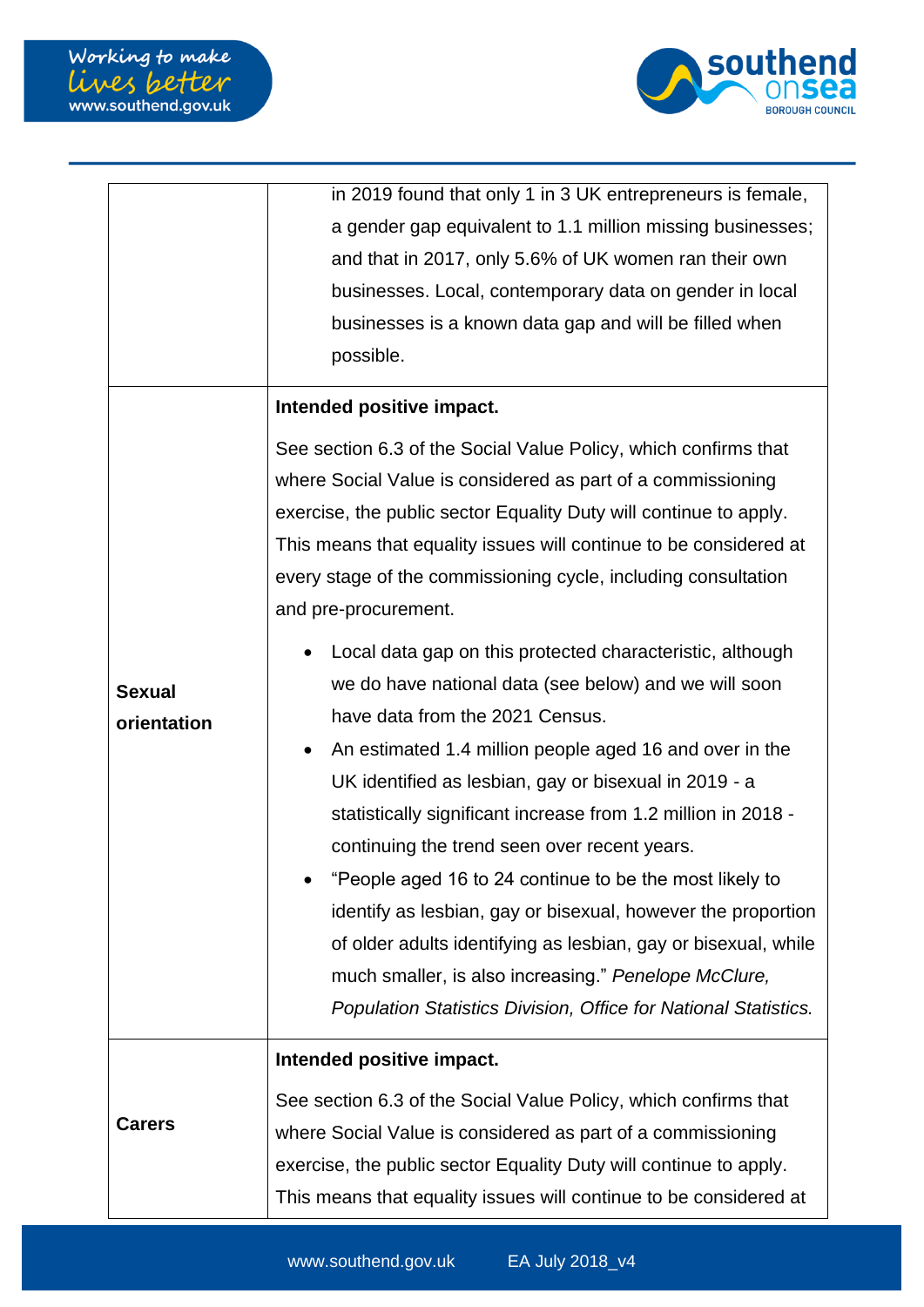

|          | every stage of the commissioning cycle, including consultation       |
|----------|----------------------------------------------------------------------|
|          | and pre-procurement. Particular consideration will be given to       |
|          | carers with caring responsibilities and their access to face-to-face |
|          | consultations and meetings.                                          |
|          | 1, 470 carers were either supported or assessed by                   |
|          | Southend Borough Council during 2020/21.                             |
|          | 3,402 residents were entitled to Carer's Allowance                   |
|          | in Southend in 2021/22, with 2.2% of these people being              |
|          | over the age of 65 themselves.                                       |
|          | 13% of respondents to the Residents' Perception                      |
|          | Survey 2021 indicated that they had caring responsibilities          |
|          | (in the survey a carer was defined as anyone who cares,              |
|          | unpaid, for a friend or family member who due to illness,            |
|          | disability, a mental health problem or an addiction cannot           |
|          | cope without their support), with almost half (45%)                  |
|          | indicating that they find it difficult to meet those                 |
|          | responsibilities, including 16% who find it very difficult.          |
|          | Intended positive impact, with potential negative impact.            |
|          | The Social Value Policy specifically aims to have a positive         |
|          | impact on socio-economic equality for all residents of the city, by  |
|          | seeking to work towards achieving the Southend 2050 outcomes         |
|          | as well as the National Social Value Themes of:                      |
| Socio-   | <b>Promoting Local Skills and Employment</b><br>٠                    |
| economic | Supporting Growth of Responsible Regional Business                   |
|          | Making Communities Healthier, Safer and more Resilient               |
|          | Decarbonising and Safeguarding the City                              |
|          | Promoting Social Innovation.                                         |
|          | We acknowledge that social value requirements may be included        |
|          | into an application or bid process in a way that disproportionately  |
|          | puts off (or otherwise disfavours) an applicant who would            |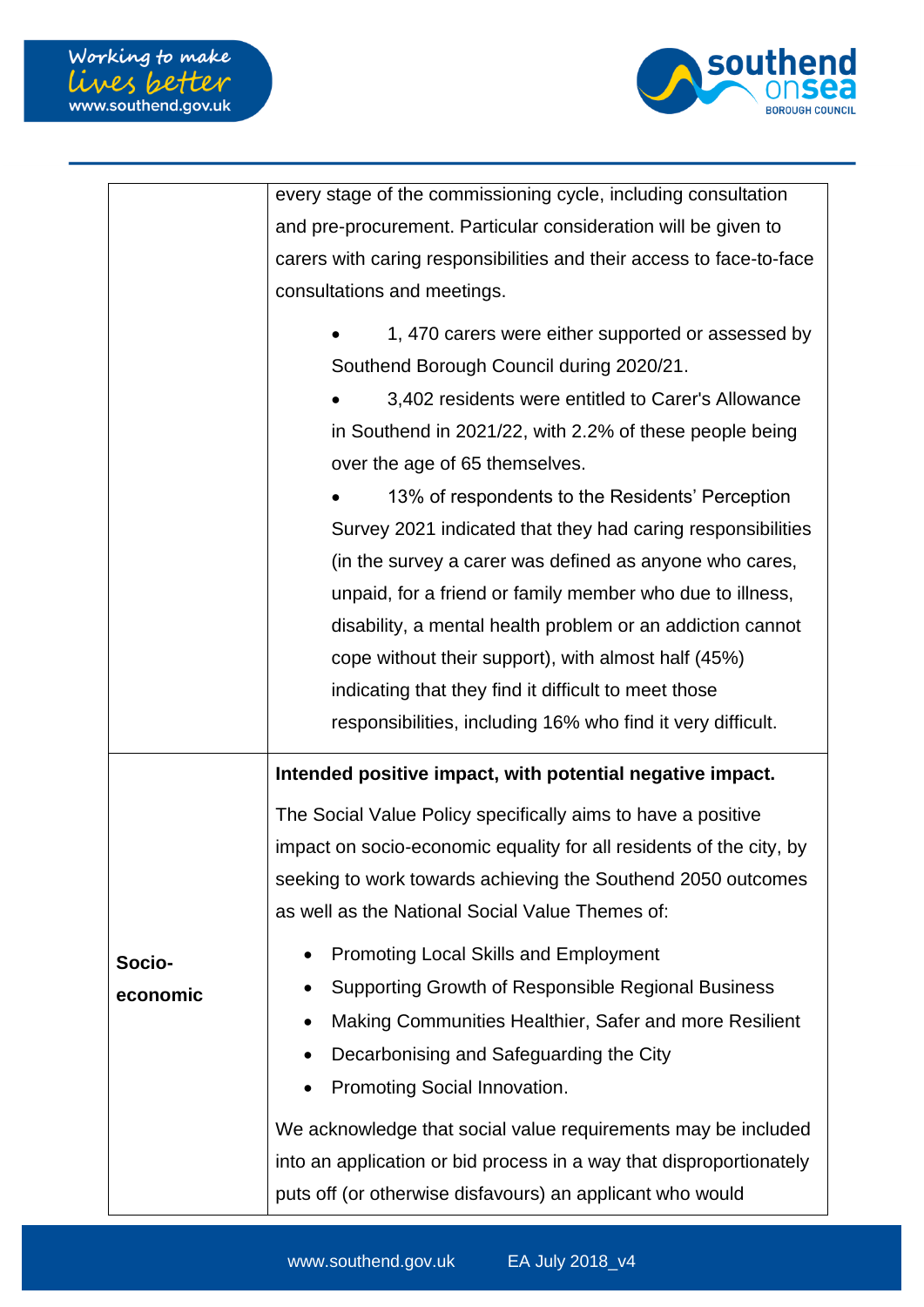

| otherwise deliver the best service for service users. This could       |
|------------------------------------------------------------------------|
| result in another applicant winning, resulting in a worse service      |
| being delivered to protected characteristic groups or communities      |
| of interest. In particular, unwieldy or time-consuming processes       |
| may deter micro-businesses, SMEs and VCSEs.                            |
| See section 6.3 of the Social Value Policy, which confirms that we     |
| will promote social inclusion by ensuring our procurement              |
| procedures are transparent, accessible, and easy to understand         |
| and by providing Social Value Toolkits that offer practical,           |
| accessible guidance on developing a partnership with the               |
| Council.                                                               |
| Section 6.3 also confirms that we will take account of the need for    |
| positive action in respect of organisations led by, or for, equalities |
| or community groups, and for the development of local small            |
| organisations and businesses. It confirms that we will seek to         |
| nurture positive relationships and promote the engagement of           |
| these organisations in tendering; this will include actions to         |
| ensure that engagement with the marketplace and communities            |
|                                                                        |
| at pre-procurement stage is accessible to these target                 |
| organisations.                                                         |

#### **4. Community Impact**

- 4.1 You may also need to undertake an analysis of the potential direct or indirect impact on the wider community when introducing a new/revised policy, service function or restructure.
- 4.2 You can use the [Community Cohesion Impact Assessment](http://seattle/Pages/Equality-Analysis-formerly-Equality-Impact-Assessment.aspx) as a guide, outlining a summary of your findings below:

### **5. Equality Analysis Action Plan**

5.1 Use the below table to set out what action will be taken to: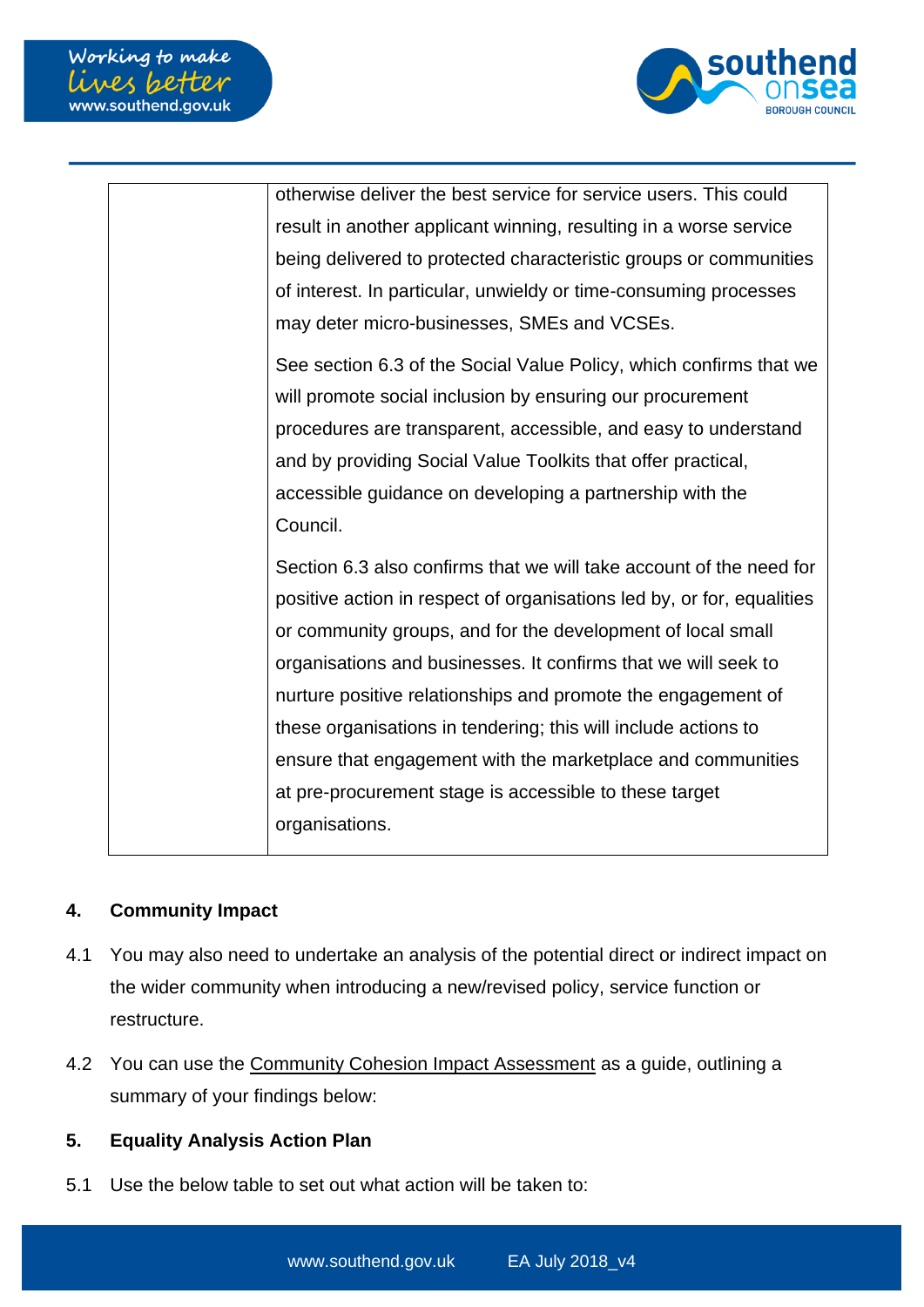



- Ensure a full analysis of the impact of the policy, service function or restructure is undertaken.
- Mitigate/address identified negative impacts or unlawful prohibited conduct.
- To promoted improved equality of opportunity and to foster good relations.
- How the action plan will be monitored and at what intervals.

| <b>Planned</b><br>action                                                                                                                                                             | <b>Objective</b>                                                                                                                                                         | Who                                       | When                                                                | How will this be<br>monitored (e.g.<br>via team/service<br>plans)                                   |
|--------------------------------------------------------------------------------------------------------------------------------------------------------------------------------------|--------------------------------------------------------------------------------------------------------------------------------------------------------------------------|-------------------------------------------|---------------------------------------------------------------------|-----------------------------------------------------------------------------------------------------|
| Equality<br>Analyses to be                                                                                                                                                           |                                                                                                                                                                          |                                           |                                                                     |                                                                                                     |
| carried out at<br>the initiation<br>stage of every<br>commissioning<br>and tender<br>exercise for<br>every contract<br>that is within<br>the scope of<br>the Social<br>Value Policy. | To ensure that<br>equality is<br>considered on a<br>contract-by-<br>contract basis at<br>the same time as<br>setting the social<br>value priorities<br>for the contract. | Commissioners<br>and contract<br>managers | At the start of<br>each<br>commissioning<br>and tender<br>exercise. | Via team plans<br>and Exec DMTs<br>Challenge also<br>via<br>Commissioning<br>Board in some<br>cases |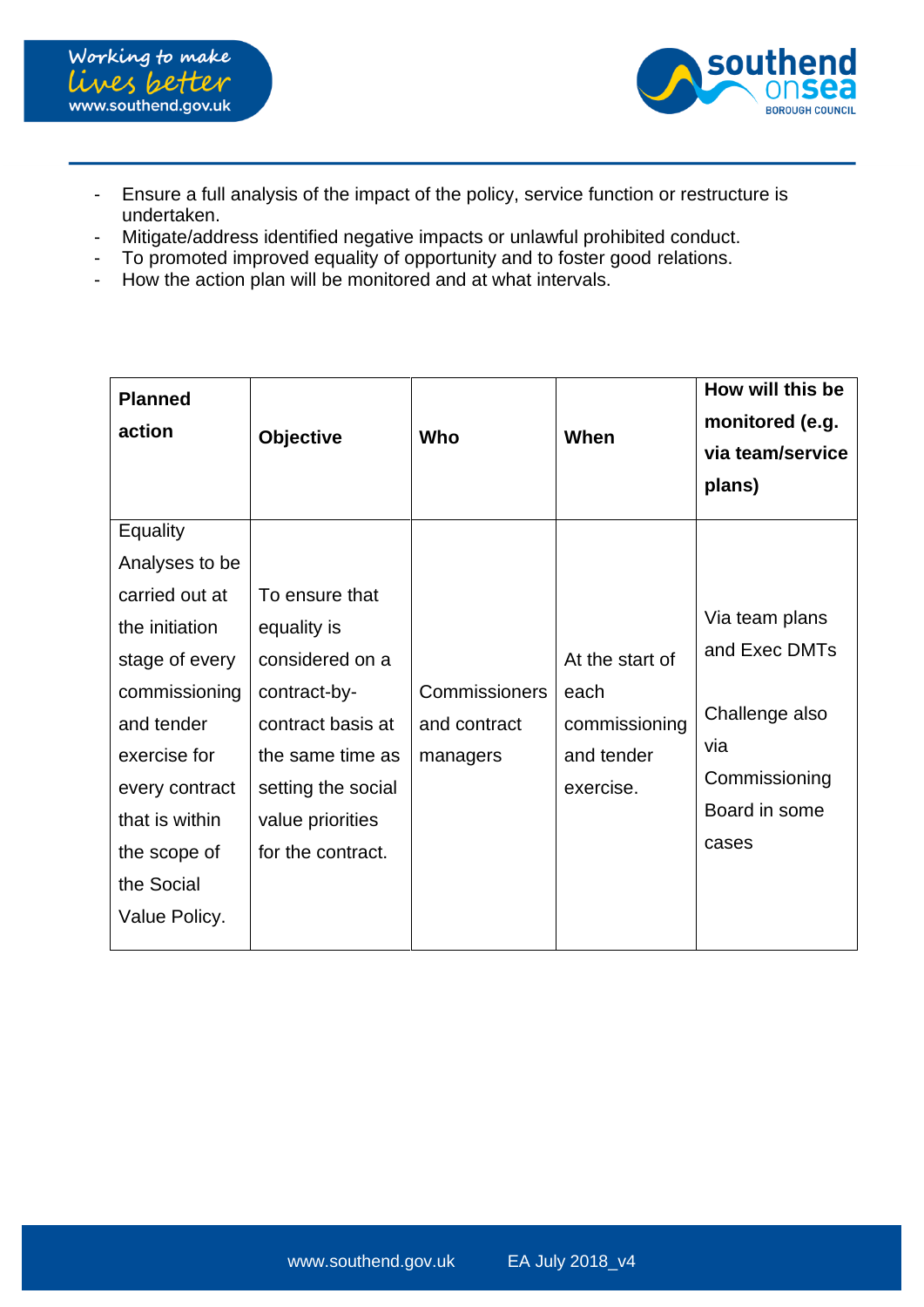

| <b>Planned</b><br>action                                                                                                                                                      | Objective                                                                                                                                                                     | Who                                          | When                                                                | How will this be<br>monitored (e.g.<br>via team/service<br>plans)                                   |
|-------------------------------------------------------------------------------------------------------------------------------------------------------------------------------|-------------------------------------------------------------------------------------------------------------------------------------------------------------------------------|----------------------------------------------|---------------------------------------------------------------------|-----------------------------------------------------------------------------------------------------|
| <b>Ensure review</b><br>of accessibility<br>and design is<br>carried out at<br>the initiation<br>stage in every<br>commissioning<br>and tender<br>exercise<br>undertaken.     | To ensure that<br>accessibility is<br>considered on a<br>contract-by-<br>contract basis at<br>the same time as<br>setting the social<br>value priorities<br>for the contract. | Commissioners<br>Ccontract<br>managers       | At the start of<br>each<br>commissioning<br>and tender<br>exercise. | Via team plans<br>and Exec DMTs<br>Challenge also<br>via<br>Commissioning<br>Board in some<br>cases |
| <b>Equality Duty</b><br>and Objectives<br>to be<br>considered at<br>every stage of<br>the<br>commissioning<br>cycle,<br>including<br>consultation<br>and pre-<br>procurement. | To ensure that<br>equality is<br>considered<br>throughout the<br>life of the<br>procurement, not<br>just the<br>commissioning<br>and pre-<br>procurement<br>stages.           | Commissioners<br>Contract<br><b>Managers</b> | Throughout<br>the life of each<br>contract.                         | Via team plans<br>and Exec DMTs<br>Challenge also<br>via<br>Commissioning<br>Board in some<br>cases |